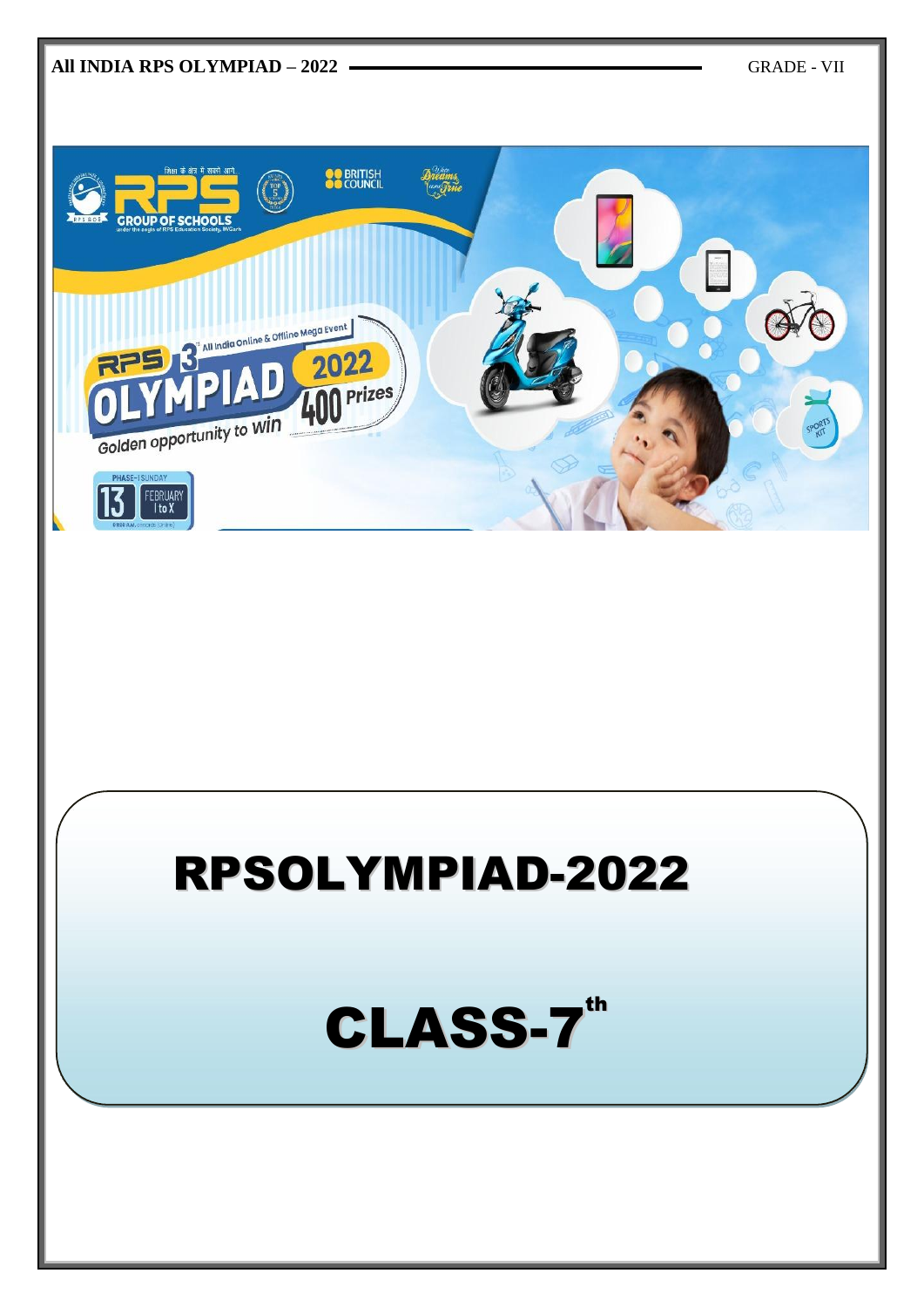## **All INDIA RPS OLYMPIAD – 2022** GRADE - VII

# M.M. : 60 Time : 60 Mins.

# **English (15 Marks)**

- 1. Choose the correct sentence.
	- a) Rahul and his friends is also invited to the party.
	- b) Rahul and his friends has also invited to the party.
	- c) Rahul and his friends were also invited to the party.
	- d) Rahul and his friends was also invited to the party.

**Direction (Q2-3)** A sentence has been given in Direct/Indirect speech. Out of the four options, select the one which best expresses the same sentence in Direct/Indirect speech.

- 2. Kiran asked me, "Did you see the cricket match on television last night?"
	- a) Kiran asked my whether I saw the cricket match the earlier night.
	- b) Kiran asked me whether I had seen the cricket match on television the previous night.
	- c) Kiran asked me whether you had seen the cricket match on television next night.
	- d) Kiran asked you whether I had seen the movie on television last night.
- 3. He said," Be quite and listen to my words."
	- a) He urged them to be quite and listen to his words.
	- b) He urged them and said be quite and listen to his words.
	- c) He urged they should be quite and listen to his words.
	- d) He urged you should be quite and listen to his words.
- 4. Fill in the blank with suitable question tag:

She is not a liar,……………

a) does she? b) doesn't she? c) isn't she? d) is she?

**Direction (Q5-6)** A sentence has been given in Active voice/Passive voice. Out of the four options, select the one which best expresses the same sentence in Active/Passive voice.

|    | 5. The injured                                                                              | to the hospital in an ambulance. |                                                |               |  |
|----|---------------------------------------------------------------------------------------------|----------------------------------|------------------------------------------------|---------------|--|
|    | a) were taking<br>6. The police will have filed a case.                                     | b) was taking                    | c) were taken                                  | d) have taken |  |
|    | a) A case will have filed by the police.                                                    |                                  | b) A case have been filed by the police.       |               |  |
|    | c) A case will have been filed by the police.                                               |                                  | d) A case would have been filed by the police. |               |  |
|    | 7. I her for several years.                                                                 |                                  |                                                |               |  |
|    | a) have known                                                                               | b) has known                     | c) know                                        | d) knew       |  |
| 8. | Identify the tense used in the given sentence. "She has been calling me for past one week." |                                  |                                                |               |  |
|    | a) Present Indefinite Tense                                                                 |                                  | b) Past Indefinite Tense                       |               |  |
|    | c) Past Perfect Continuous Tense                                                            |                                  | d) Present Perfect Continuous Tense            |               |  |
|    |                                                                                             |                                  |                                                |               |  |
|    |                                                                                             |                                  |                                                |               |  |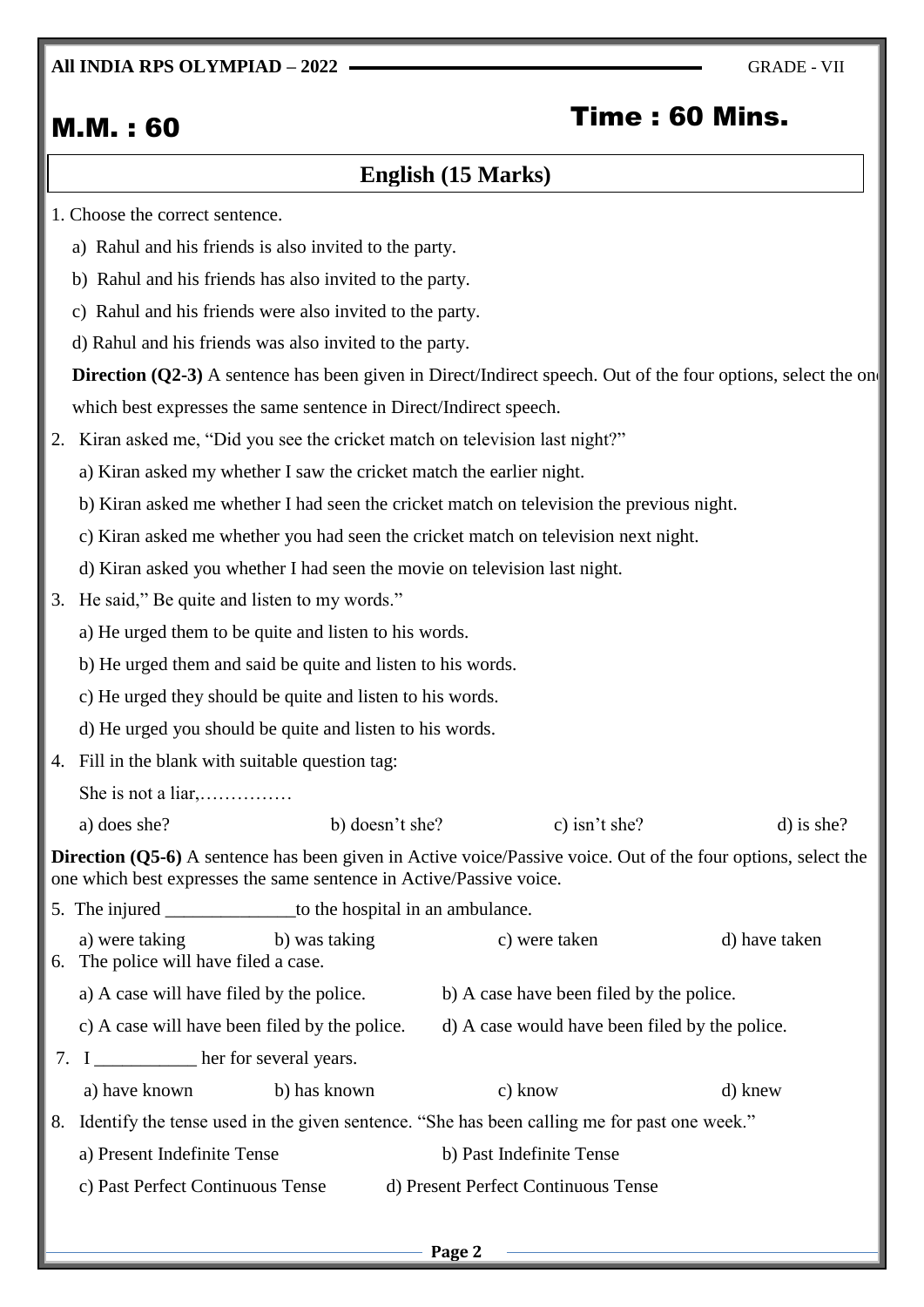|     | All INDIA RPS OLYMPIAD - 2022                                                |                    |                               |                                                                                                                                  | <b>GRADE - VII</b>                                                                                            |  |
|-----|------------------------------------------------------------------------------|--------------------|-------------------------------|----------------------------------------------------------------------------------------------------------------------------------|---------------------------------------------------------------------------------------------------------------|--|
| 9.  | Choose the correct option:                                                   |                    |                               |                                                                                                                                  |                                                                                                               |  |
|     | a) I did not stole his purse. b) I did not steal his purse.                  |                    |                               |                                                                                                                                  |                                                                                                               |  |
|     | c) I does not steal his purse. d) I do not stolen his purse.                 |                    |                               |                                                                                                                                  |                                                                                                               |  |
|     |                                                                              |                    |                               | 10. The puppy looked at <b>himself</b> in the mirror. Identify the kind of the <i>italicised</i> word in the sentence.           |                                                                                                               |  |
|     | a) Demonstrative Pronoun<br>b) Relative Pronoun                              |                    |                               |                                                                                                                                  |                                                                                                               |  |
|     | c) Interrogative pronoun                                                     |                    |                               | d) Reflexive Pronoun                                                                                                             |                                                                                                               |  |
| 11. | I hear someone whispering my name.                                           |                    |                               |                                                                                                                                  |                                                                                                               |  |
|     | a) Hush!                                                                     | b) Oh!             |                               | c) Yay!                                                                                                                          | $d)$ Wow!                                                                                                     |  |
|     | 12. We saw _______ animals at the zoo.                                       |                    |                               |                                                                                                                                  |                                                                                                               |  |
|     | a) much                                                                      | b) many            |                               | c) more                                                                                                                          | d) most                                                                                                       |  |
|     | 13. One of the students ______________talking.                               |                    |                               |                                                                                                                                  |                                                                                                               |  |
|     | a) were                                                                      | b) are             |                               | c) has                                                                                                                           | d) was                                                                                                        |  |
| 14. | He is too $\frac{1}{2}$ = $\frac{1}{2}$ = $\frac{1}{2}$ to be taught.        |                    |                               |                                                                                                                                  |                                                                                                               |  |
|     |                                                                              |                    |                               | a) intelligent b) more intelligent c) most intelligent                                                                           | d) none of these                                                                                              |  |
| 15. | Pay attention ___________ what I say.                                        |                    |                               |                                                                                                                                  |                                                                                                               |  |
|     | a) at                                                                        | $b)$ to            |                               | $c)$ by                                                                                                                          | d) on                                                                                                         |  |
|     |                                                                              |                    | <b>Mathematics (15 Marks)</b> |                                                                                                                                  |                                                                                                               |  |
|     |                                                                              |                    |                               |                                                                                                                                  |                                                                                                               |  |
| 16. |                                                                              |                    |                               | Length of a side of a square inscribed in a circle is $\sqrt{2}$ a units. The circumference of the circle is                     |                                                                                                               |  |
|     |                                                                              |                    |                               |                                                                                                                                  |                                                                                                               |  |
|     | a) $\pi a$ units                                                             | b) 2 $\pi a$ units |                               | c) 4 $\pi a$ units                                                                                                               | d) $\frac{2a}{a}$ units                                                                                       |  |
| 17. |                                                                              |                    |                               |                                                                                                                                  | Of the three numbers, second is twice the first and is also thrice the third. If average of the three numbers |  |
|     | is 44, find the largest number.                                              |                    |                               |                                                                                                                                  |                                                                                                               |  |
|     | a) 36                                                                        | $b)$ 48            |                               | c) $64$                                                                                                                          | $d)$ 72                                                                                                       |  |
| 18. | In given figure, if $\angle BAC = \angle DCA$ , AB=3cm and AC=5cm, then CD=? |                    |                               |                                                                                                                                  |                                                                                                               |  |
|     | 3cm<br>5cm<br>С<br>D                                                         |                    |                               |                                                                                                                                  |                                                                                                               |  |
|     | $a)$ 2cm                                                                     | $b)$ 3cm           |                               | $c)$ 4cm                                                                                                                         | $d)$ 5cm                                                                                                      |  |
| 19. | a) $\frac{16}{28}$                                                           | b) $\frac{8}{13}$  |                               | Choose the rational number whose numerator is $4 \times (-7)$ and denominator is $(3 -7) \times (15 - 11)$ .<br>$c) \frac{7}{4}$ | d) $\frac{-28}{16}$                                                                                           |  |
|     |                                                                              |                    |                               |                                                                                                                                  |                                                                                                               |  |
|     |                                                                              |                    |                               |                                                                                                                                  |                                                                                                               |  |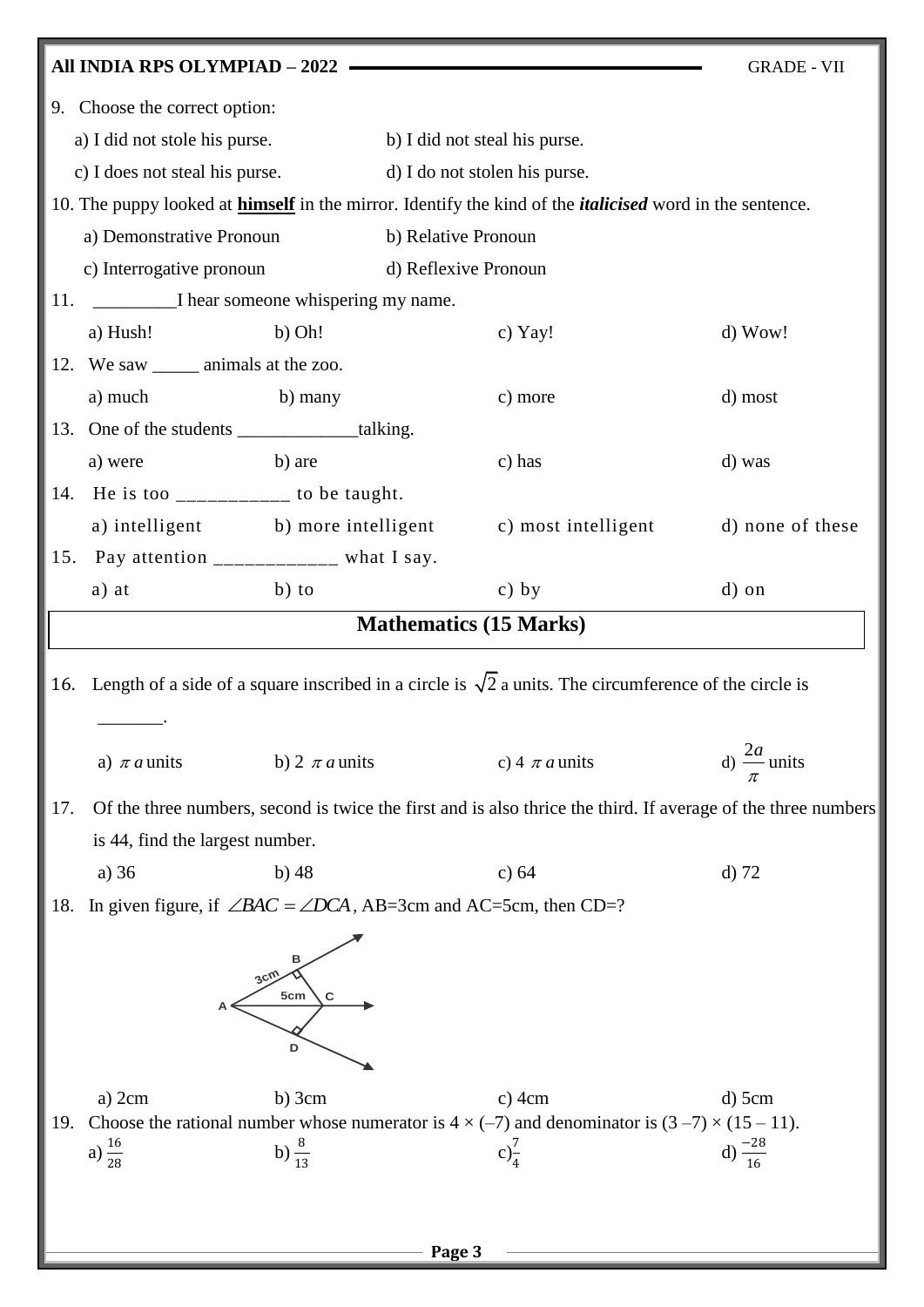| All INDIA RPS OLYMPIAD - 2022<br><b>GRADE - VII</b> |                                                                                                                                                  |                |                    |                    |  |
|-----------------------------------------------------|--------------------------------------------------------------------------------------------------------------------------------------------------|----------------|--------------------|--------------------|--|
|                                                     | 20. $\left(\frac{x^{a}}{y^{b}}\right)^{(a+b)} \cdot \left(\frac{x^{b}}{y^{c}}\right)^{(b+c)} \cdot \left(\frac{x^{c}}{y^{a}}\right)^{(c+a)} = ?$ |                |                    |                    |  |
|                                                     | a)0                                                                                                                                              | $b)$ $x^{abc}$ | c) $x^{a + b + c}$ | $d)$ 1             |  |
|                                                     | 21. If $3^x - 3^{x-1} = 18$ , then the value of $x^x$ is:                                                                                        |                |                    |                    |  |
|                                                     | a) $3$                                                                                                                                           | b)8            | c) $27$            | $d)$ 21            |  |
|                                                     | 22. If A : B : C = 2: 3: 4 then what is $\frac{A}{B}:\frac{B}{C}:\frac{C}{A}$ equal to?                                                          |                |                    |                    |  |
|                                                     | a) $7:5:24$ b) $4:6:8$                                                                                                                           |                | c) $8:9:24$        | d) $2:3:4$         |  |
|                                                     | 23. What percent of $\frac{2}{7}$ is $\frac{1}{35}$ ?                                                                                            |                |                    |                    |  |
|                                                     | a) $25$                                                                                                                                          | b) 20          | c) $15$            | $d$ )10            |  |
|                                                     | 24. If $\frac{547.527}{0.0082}$ = x, then the value of $\frac{547527}{82}$ is                                                                    |                |                    |                    |  |
|                                                     | a) $\frac{x}{10}$                                                                                                                                | b) $10x$       | c)100x             | d) $\frac{x}{100}$ |  |
|                                                     | 25. If $3x + 2y = 12$ and $xy = 6$ then $9x^2 + 4y^2 = ?$                                                                                        |                |                    |                    |  |
|                                                     | a) 36                                                                                                                                            | $b)$ 72        | c) $144$           | $d)$ 84            |  |
|                                                     | 26. Solve: $\frac{x+5}{4} - \frac{3x-1}{8} + \frac{4-x}{6} = 2\frac{1}{24}$ . The value of x is                                                  |                |                    |                    |  |
|                                                     | $a)$ 1                                                                                                                                           | $b) - 1$       | c)0                | $d)$ 2             |  |
|                                                     | 27. In the given figure, BA and BC are produced to meet CD and AD produced at E and F. Then $\angle AED +$                                       |                |                    |                    |  |

∠CFD is



28. On selling 17 balls at Rs 720, there is a loss equal to cost price of 5 balls. The cost price of a ball is a) Rs 45 b) Rs 50 c) Rs 60 d) Rs 55

29. 17 cards numbered 1,2,3, ………, 17are put in a box and mixed thoroughly. One person draws a card from the box. Find the probability that the number on the card is divisible by 3 and 2 both.

a) 
$$
\frac{2}{17}
$$
 b)  $\frac{4}{17}$  c)  $\frac{8}{17}$  d)  $\frac{3}{17}$ 

30. Identify the false statement from the following:

- a) A cuboid has 3 pairs of opposite faces. b) The number of vertices of a cube is 6.
	-
	- c) All sides of a square are equal. d) A cuboid is a three dimensional figure.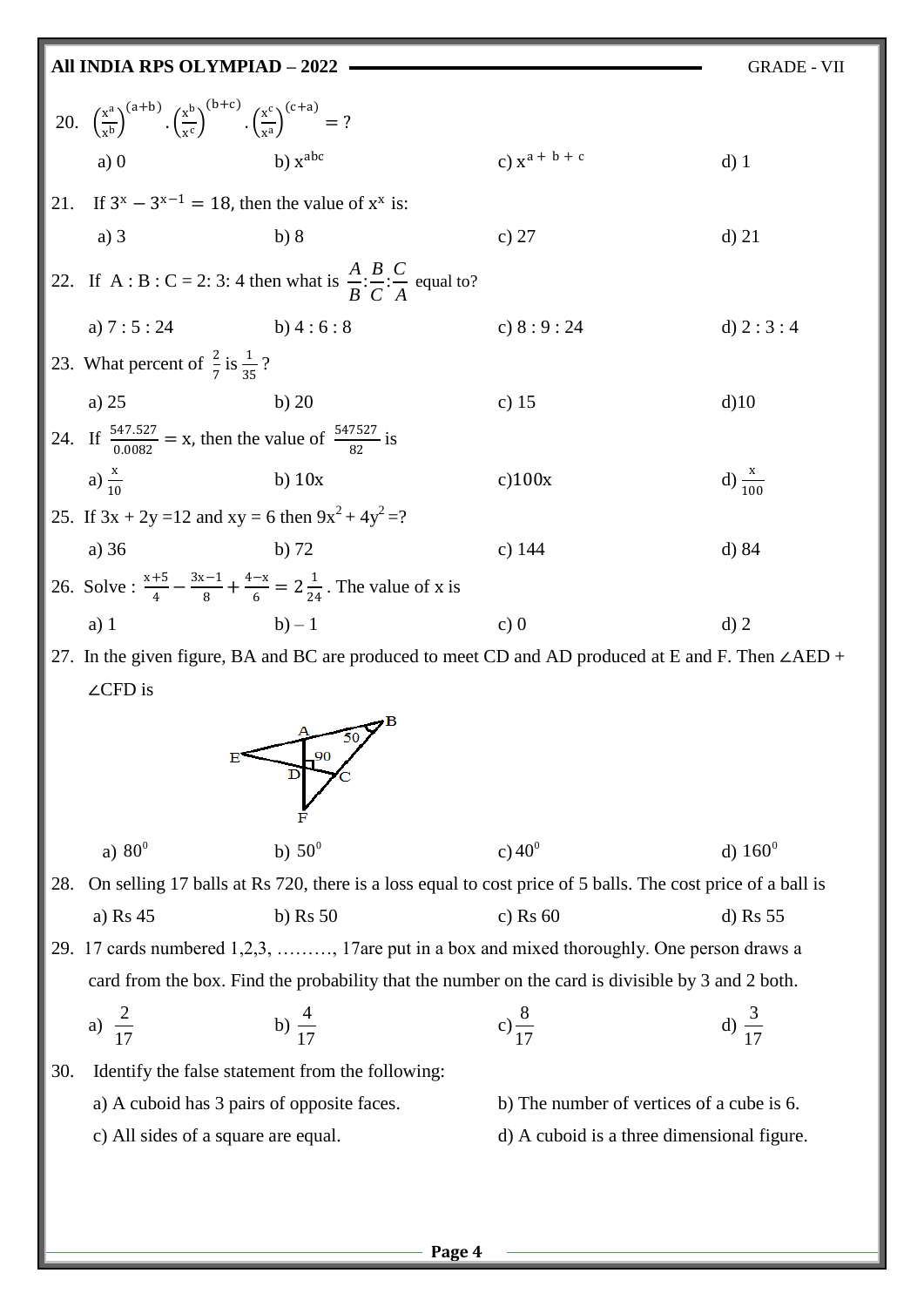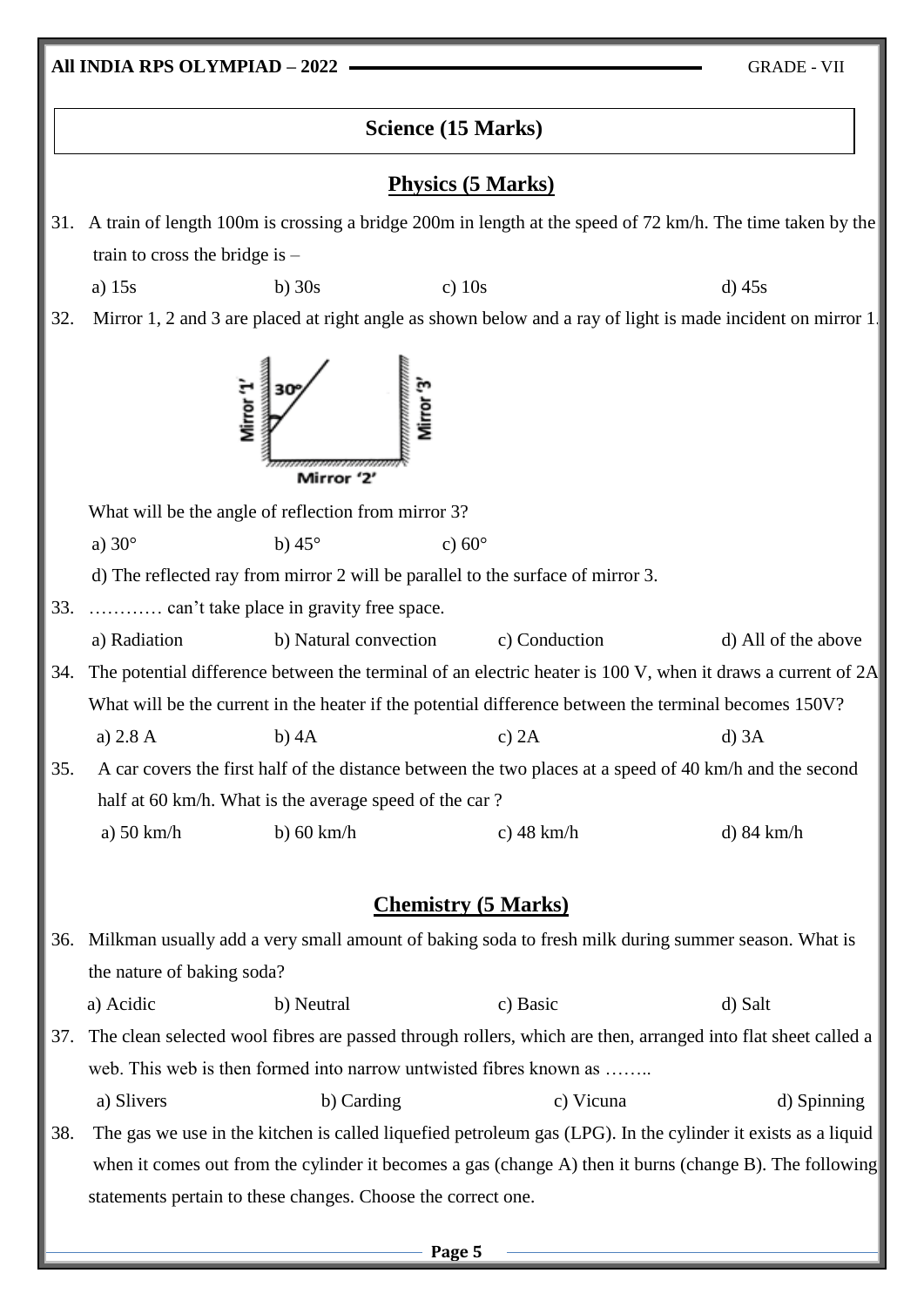| All INDIA RPS OLYMPIAD - 2022                                                                                       | <b>GRADE - VII</b>                                                  |              |  |  |  |
|---------------------------------------------------------------------------------------------------------------------|---------------------------------------------------------------------|--------------|--|--|--|
| a) Process $- A$ is a chemical change                                                                               |                                                                     |              |  |  |  |
| b) Process $-$ B is a chemical change                                                                               |                                                                     |              |  |  |  |
| c) Both processes A and B are chemical change                                                                       |                                                                     |              |  |  |  |
| d) None of these processes is a chemical change                                                                     |                                                                     |              |  |  |  |
| 39. 'Kulhs' is the ancient water harvesting structures, which are still in use today. It is related to which state. |                                                                     |              |  |  |  |
| a) Himachal Pradesh<br>b) Uttar Pradesh                                                                             | c) Madhya Pradesh                                                   | d) Rajasthan |  |  |  |
| 40.                                                                                                                 | Which of the following represents correct food chain?               |              |  |  |  |
| a) Orchids $\rightarrow$ Moths $\rightarrow$ Mice $\rightarrow$ Owl                                                 | b) Orchids $\rightarrow$ Mice $\rightarrow$ Moths $\rightarrow$ Owl |              |  |  |  |
| c) Owl $\rightarrow$ Mice $\rightarrow$ Moths $\rightarrow$ Orchids                                                 | d) Owl $\rightarrow$ Moths $\rightarrow$ Mice $\rightarrow$ Orchids |              |  |  |  |
|                                                                                                                     | <b>Biology (5 Marks)</b>                                            |              |  |  |  |
| 41. The inner lining of stomach is protected by one of the following from the harmful effect of HCl acid.           |                                                                     |              |  |  |  |
| This is :-                                                                                                          |                                                                     |              |  |  |  |
| a) Pepsin<br>b) Saliva                                                                                              | c) Bile                                                             | d) Mucus     |  |  |  |
| Lactic acid is produced during anaerobic respiration, it is a<br>42.                                                |                                                                     |              |  |  |  |
| a) Three carbon atom compound                                                                                       | b) Four carbon atom compound                                        |              |  |  |  |
| c) Six carbon atom compound                                                                                         | d) Five carbon atom compound                                        |              |  |  |  |
| Which is located on the outer side of the vascular bundle?<br>43.                                                   |                                                                     |              |  |  |  |
| a) Xylem                                                                                                            | b) Phloem                                                           |              |  |  |  |
| c) Both located on the same site                                                                                    |                                                                     |              |  |  |  |
| d) Neither xylem nor phloem located on the outer side of vascular bundle                                            |                                                                     |              |  |  |  |
| True root is originated from<br>44.                                                                                 |                                                                     |              |  |  |  |
| a) Radicle                                                                                                          | b) Plumule                                                          |              |  |  |  |
| c) Part of the plant other than radical                                                                             | d) Node                                                             |              |  |  |  |
| 45. Which of following statements is or are correct?                                                                |                                                                     |              |  |  |  |
| a) Gametes are the reproductive cells which are commonly known as sex cells.                                        |                                                                     |              |  |  |  |
| b) The production of new plant from the existing plant without the involvement of sex cells is called               |                                                                     |              |  |  |  |
| Asexual reproduction                                                                                                |                                                                     |              |  |  |  |
| c) In asexual reproduction in plants, new plants can be obtained from an existing plant without seeds               |                                                                     |              |  |  |  |
| d) All of above                                                                                                     |                                                                     |              |  |  |  |
|                                                                                                                     |                                                                     |              |  |  |  |
| <b>Aptitude (15 Marks)</b>                                                                                          |                                                                     |              |  |  |  |
| 46. Konkani is related to Goa in the same way Dogri is related to ______________                                    |                                                                     |              |  |  |  |
| a) Himachal Pradesh<br>b) Sikkim                                                                                    | c) Jammu                                                            | d) Assam     |  |  |  |
|                                                                                                                     |                                                                     |              |  |  |  |
|                                                                                                                     |                                                                     |              |  |  |  |
|                                                                                                                     | Page 6                                                              |              |  |  |  |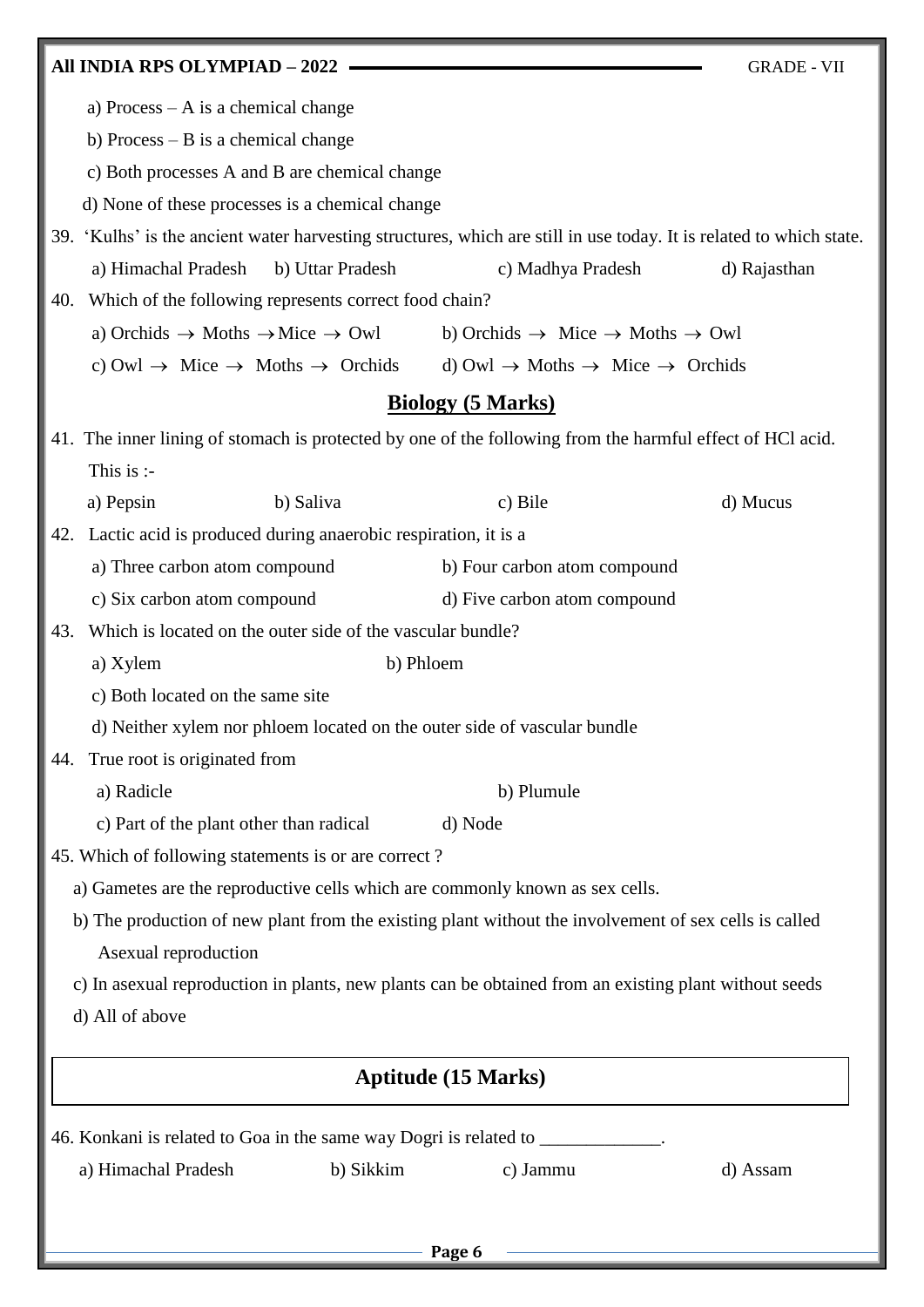# **All INDIA RPS OLYMPIAD – 2022** GRADE - VII

| <i>Direction</i> ( $Q$ 47- $Q$ 48): - Find the next number-                                                                 |                                                                                                                                                                                                                               |                  |              |  |  |
|-----------------------------------------------------------------------------------------------------------------------------|-------------------------------------------------------------------------------------------------------------------------------------------------------------------------------------------------------------------------------|------------------|--------------|--|--|
| 47. 2, 3, 5, 7, ?                                                                                                           |                                                                                                                                                                                                                               |                  |              |  |  |
| a) $11$                                                                                                                     | b)9                                                                                                                                                                                                                           | c) $13$          | $d)$ 15      |  |  |
| 48. 41, 45, 65, 95, ?                                                                                                       |                                                                                                                                                                                                                               |                  |              |  |  |
| a) 130                                                                                                                      | b) $140$                                                                                                                                                                                                                      | $c)$ 150         | $d)$ 162     |  |  |
| <i>Direction</i> ( $Q$ 49- $Q$ 50): - In each of the following questions, three is a certain relationship between two given |                                                                                                                                                                                                                               |                  |              |  |  |
| numbers on one side of :: and one number is given on another side of :: while another is to be found from the               |                                                                                                                                                                                                                               |                  |              |  |  |
| given alternatives, having the same relationship with this number as the numbers of the given pair bear.                    |                                                                                                                                                                                                                               |                  |              |  |  |
| Choose the best alternative.                                                                                                |                                                                                                                                                                                                                               |                  |              |  |  |
| 49. $7:56::9:?$                                                                                                             |                                                                                                                                                                                                                               |                  |              |  |  |
| a) $63$                                                                                                                     | b) 81                                                                                                                                                                                                                         | c) $90$          | $d$ ) 99     |  |  |
| 50. $82:?::210:380$                                                                                                         |                                                                                                                                                                                                                               |                  |              |  |  |
| a) 156                                                                                                                      | b) 240                                                                                                                                                                                                                        | c) $272$         | $d)$ 342     |  |  |
| 51. $ZIP = 198$ and $ZAP = 246$ , then how will you code VIP?<br>a) 177                                                     | b) $222$                                                                                                                                                                                                                      | c) 888           | $d)$ 990     |  |  |
| 52. Pointing to the woman in the picture, Rajiv said, "Her mother has only one grandchild whose mother is                   |                                                                                                                                                                                                                               |                  |              |  |  |
| my wife." How is the woman in the picture related to Rajiv?                                                                 |                                                                                                                                                                                                                               |                  |              |  |  |
| a) Cousin                                                                                                                   | b) Wife                                                                                                                                                                                                                       | c) Sister        | d) Mother    |  |  |
| in 2 hours?                                                                                                                 | 53. If the two incorrect watches are set 12:00 noon at the correct time. When will both the watches show the<br>correct time for the first time given that the first watch gains 1 min in 1 hour and second watch loses 4 min |                  |              |  |  |
| a) 6pm, 25 days later<br>c) 12 noon, 15 days later                                                                          | b) 12 noon, 30 days later<br>d) 6am, 45 days later                                                                                                                                                                            |                  |              |  |  |
| <i>Direction (Q54-Q55)</i> : Study the following information carefully and answer the questions given below: -              |                                                                                                                                                                                                                               |                  |              |  |  |
| A, B, C, D, E, F and G are travelling in three different vehicles. There are atleast two passengers in each                 |                                                                                                                                                                                                                               |                  |              |  |  |
| vehicle – I, II and III and each vehicle has passengers of both the sexes. There are two engineers, two doctors             |                                                                                                                                                                                                                               |                  |              |  |  |
| and three teachers among them. C is a lady doctor and she does not travel with the pair of sisters A and F. B, a            |                                                                                                                                                                                                                               |                  |              |  |  |
| male engineer, travels with only G, a teacher in vehicle I. D is a male doctor. Two persons belonging to same               |                                                                                                                                                                                                                               |                  |              |  |  |
| profession do not travel in the same vehicle. A is not an engineer and travels in vehicle II.                               |                                                                                                                                                                                                                               |                  |              |  |  |
| 54. In which vehicle does C travel?                                                                                         |                                                                                                                                                                                                                               |                  |              |  |  |
| $a)$ I                                                                                                                      | $b)$ II                                                                                                                                                                                                                       | $c)$ III         | d) II or III |  |  |
| 55. How many lady members are there among them?                                                                             |                                                                                                                                                                                                                               |                  |              |  |  |
| a) Three                                                                                                                    | b) Four                                                                                                                                                                                                                       | c) Three or Four | d) Five      |  |  |
|                                                                                                                             | 56. Which day is represented last day of century?                                                                                                                                                                             |                  |              |  |  |
| a) Tuesday                                                                                                                  | b) Thursday                                                                                                                                                                                                                   | c) Saturday      | d) Monday    |  |  |
|                                                                                                                             |                                                                                                                                                                                                                               |                  |              |  |  |